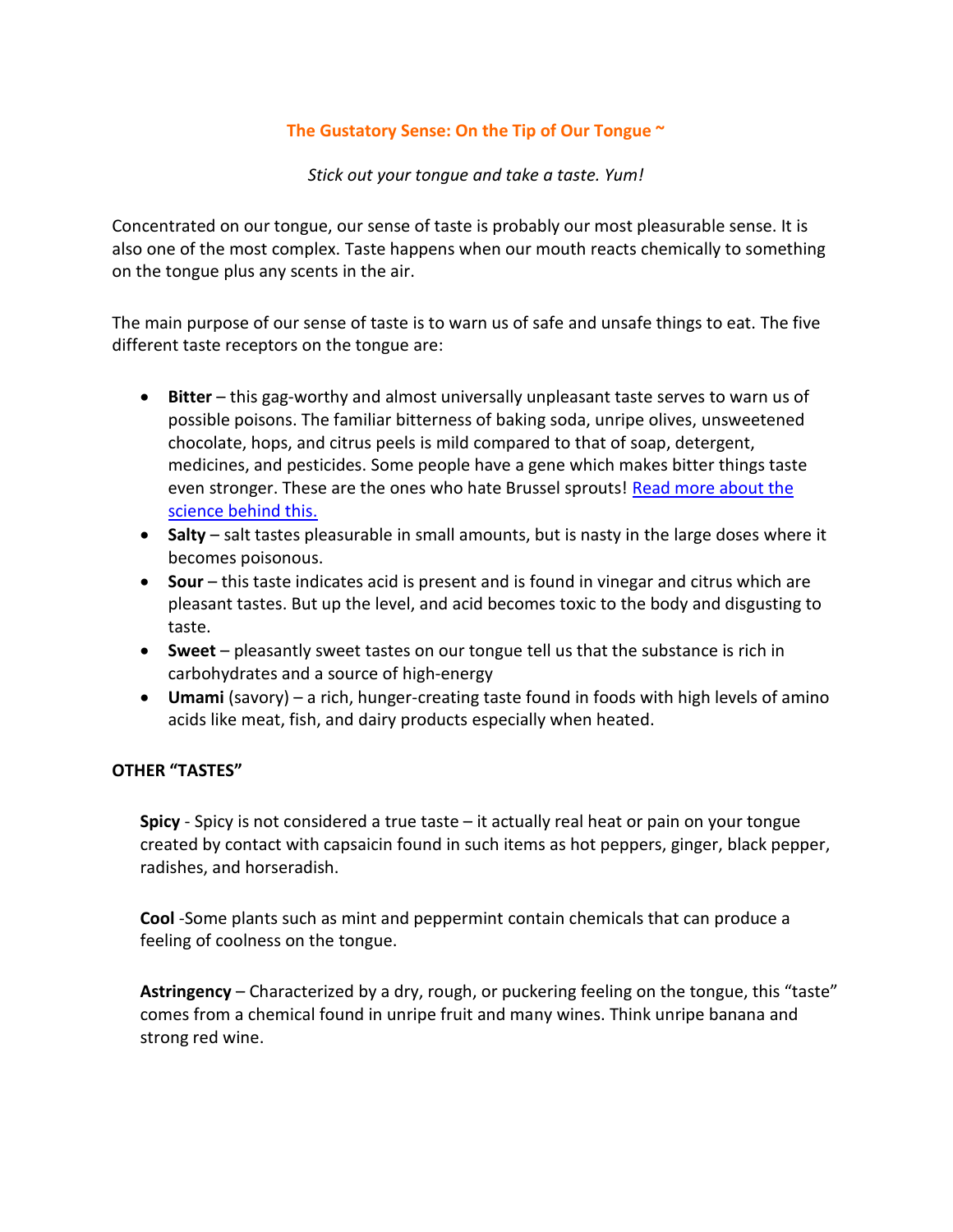**Metallic** -This is the particularly harsh, tangy taste of metals when they come in contact with your mouth.

**Chalky** – This dry, powdery taste seems to be a reaction to calcium, but has not been wellstudied yet.

**Fatty** – Some of the taste receptors in our mouth seem to respond to fat as a creamy rich taste such as is found in oil, butter, and nuts. Some scientists are considering making this a six taste.

**Starchy** – Many people seem to be able to identify starch by taste alone. Again, scientists are not yet ready to name this one of the pure tastes as the chemical receptors have not yet been identified.

**Hot and Cold** – The actual temperature of the substance in the mouth also affects how it tastes. Very chill and very hot foods have less taste than room temperature ones. There is a cultural element in that we come to expect certain food to be hot and other cold. For example, most USA residents would reject soda heated to the temperature of coffee.

**Here is an example from George Martin's Game of Thrones (pp 7-8) using the taste of metal as well as its temperature.**

He whispered a prayer to the nameless gods of the wood, and slipped his dirk free of its sheath. He put it between his teeth to keep both hands free for climbing. The taste of cold iron in his mouth gave him comfort.

# **SOME INTERESTING FACTS ABOUT TASTE**

- 1. Infants can start to taste while still in the womb at about ten weeks. At birth they can identify sweet and sour and have more taste buds than adults.
- 2. Infants are born preferring sweets. They develop bitter and salty recognition in the first six months.
- 3. Our taste buds change every 5 to 7 years. That's why our food preferences change.
- 4. Taste buds for all the tastes are evenly spread over the tongue. It is a myth that certain parts of the tongue only taste one thing.
- 5. Taste perception starts to decline around age 50.
- 6. While the ability to detect bitterness is essential in detecting poisons, we are slowly losing these receptors.

# **TASTE AND ITS ENHANCERS & DIMINISHERS**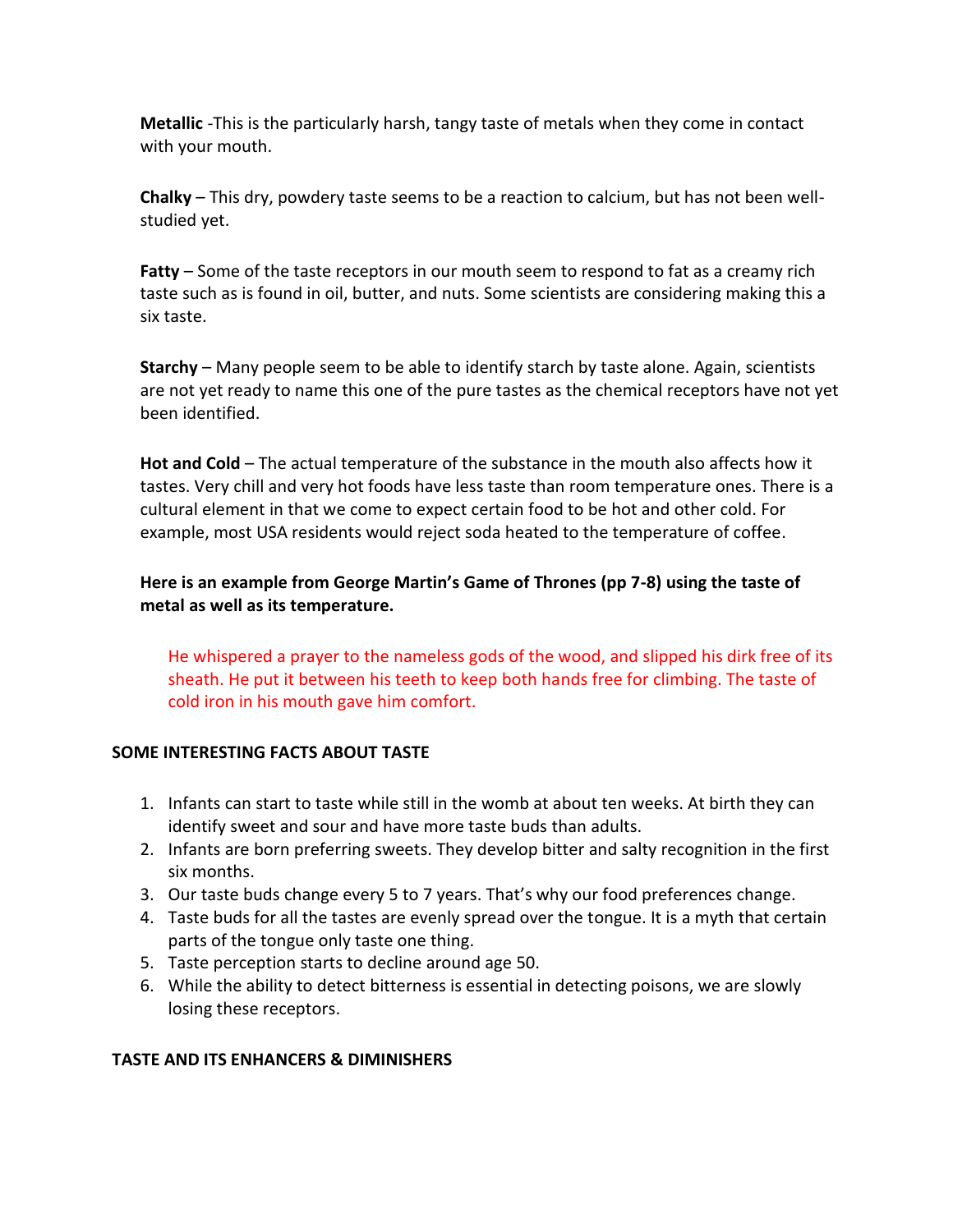We have almost 2000 taste sensors on our tongue, but they are not alone. What we actually taste is a combination of taste with smell. These two senses carry the sensation of what is in the mouth via our cranial nerve and our facial nerve to the gustatory cortex in our brain. It is smell that allows us to identify so many different nuances of tastes.

When our sense of smell is not working well, we lose much of our sense of taste as well. Our taste buds can also be affected by the taste of what we ate just previously or by a smell in the air. Toothpaste can dull sweetness. The aroma of ham can make something taste saltier. When the smell in the air doesn't match the taste in our mouths, we are more likely to go with the smell. For example, if something is burning, all the food you eat will taste slightly burnt.

Loss of taste has been shown to be the 2<sup>nd</sup> most common symptom of COVID19. We also lose our sense of taste when we have a cold or sinusitis. The longer we are exposed to a taste the less intense it will seem. Research shows that changing the taste in our mouth by switching foods enhances our appetite and can make us eat more.

Even more interesting, taste is also influenced by the sound, appearance, and the consistency of the substance in our mouth. Foods can feel wet, slimy, dry, crunch, rough, sticky, and more. This article describes an interesting experiment with Pringle potato chips. <https://www.newyorker.com/magazine/2015/11/02/accounting-for-taste>

## **FOOD AND TASTE**

Most often, unless something untoward is going on (Like the hero getting a mouth full of dirt when he falls off his horse or a victim swallowing a poison), things we and our characters taste are usually food or drink items.

How food is served can also affect the way it tastes. A pleasing arrangement may cause our saliva to increase even before we eat it. A beautiful table setting can make a food taste more elegant and expensive. Wine in a crystal goblet tastes better than wine in a box.

How foods combine in the mouth can create new taste sensations. For example, do you keep your food in separate sections on a plate or do you mix everything up in a bowl? This article, by Annaliese Griffin, talks about how the different social ways of serving food affects how food tastes. [https://qz.com/quartzy/1228313/the-reasons-why-food-tastes-better-in-a-bowl-than](https://qz.com/quartzy/1228313/the-reasons-why-food-tastes-better-in-a-bowl-than-on-a-plate/)[on-a-plate/](https://qz.com/quartzy/1228313/the-reasons-why-food-tastes-better-in-a-bowl-than-on-a-plate/)

We also tend to have food favorites and "addictions." Other foods we cannot stand. Many preferences are established in the womb based on the food the mother eats. Others may develop from being eaten in moments of comfort or need. Most likes and dislikes can be traced to some experience with the food in one's past or with its appearance. Food in some families is used as a reward or punishment which can affect the taste and desire for a particular food.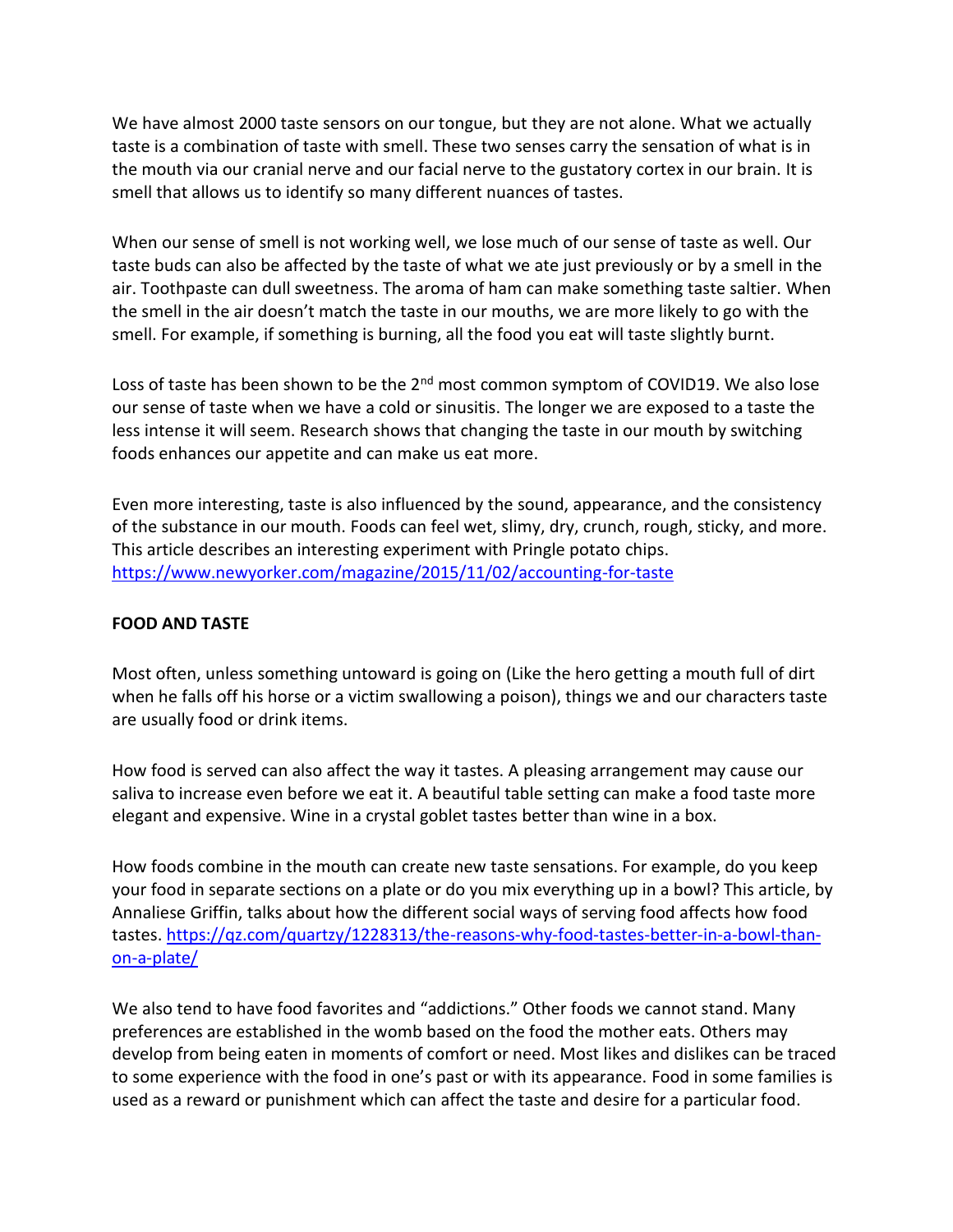Finally, there are strong cultural preferences for different tastes and food textures. Here are some interesting examples.

# <https://www.bbc.com/future/article/20160125-why-some-cultures-love-the-tastes-you-hate>

Thought for Writers While there are times when characters end up with non-edibles in their mouths, for writers, the easiest way to add taste is in the context of eating. If you are writing a story that involves chefs, bakers, restaurants or cupcake clubs, inserting food items and even recipes is a cinch. But no matter what your story, including an eating scene or showing a character noshing on something or missing a favorite food will deepen the setting and allow the characters to interact in more social ways while at the same time adding the sensory element of taste to your scene.

# **TASTE AND EMOTION**

How a person is feeling will also affect how something tastes. A person who is frightened or worried or nervous or sick may find the food they are eating, even if a favorite, to be tasteless or hard to swallow. This is due to the effect of having a dry mouth or a lack of saliva. People who are dehydrated will also have trouble tasting and swallowing. On the other hand, a happy moment may make saliva to gather in our mouths and cause a food taste intensify.

Thought for Writers Showing a change of taste as a character is eating something is a way to indicate a change in emotion. A sweet candy might turn sour or acid. And this can happen in our mouths or viscerally. Although we have no taste buds in our stomachs, one way to show emotion in our characters is to describe the condition of the food in our stomach and through our bodies. A hot fudge sundae might send sweet warmth through one's body. A bite of cake might turn bitter in the stomach after a character suffers embarrassment or hurt.

# **DESCRIBING TASTES IN OUR WRITING**

Taste is one of the most forgotten senses in writing and yet when well-done, can make a scene more pleasant, more disgusting, and either way, more memorable. Taste and smell are so linked together that often you find these two described in the same sentence.

## **Food**

Naming a familiar food may be enough to wake up the readers' taste buds. Describing it using one of the tastes listed above or comparing it to another taste or food or food memory will all work as well.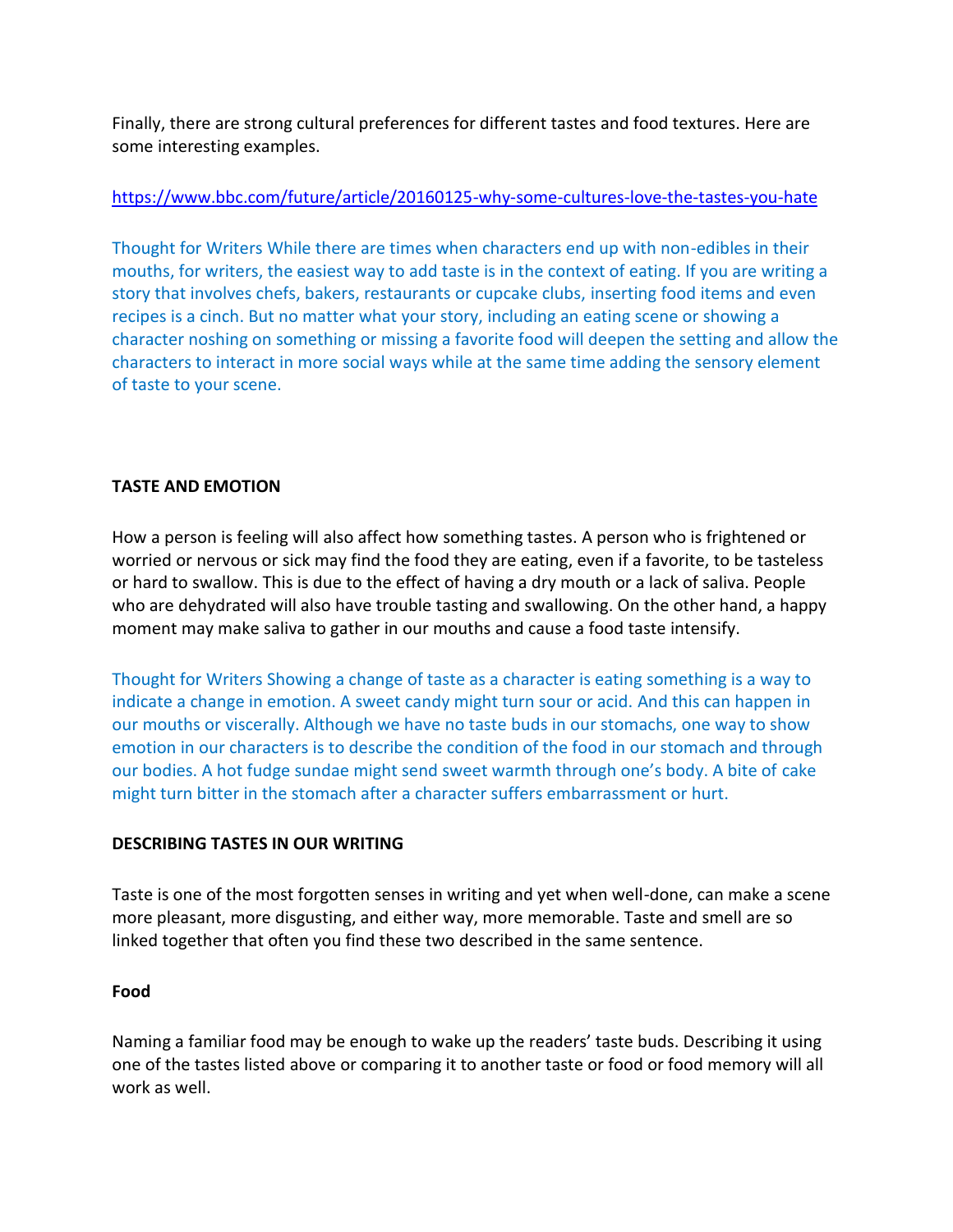You can also describe how the food feels in the mouth. Foods come in a variety of consistencies. Food can be hard and crunchy, sticky or springy, chewy or gummy, or leave a pleasant or unpleasant aftertaste in the mouth.

### Examples from novels

"She tasted one [an éclair]. Soft, dissolving in her mouth, delicately infused with fresh mint." *Mmm. Perfect." All for You* by Laura Florand

"She took a swallow of coffee. The bitter liquid trickled down her throat and pooled in her stomach." *Close to the Skin* by Zara West

"She put the olive in her mouth. Chewed. Swallowed. It was delicious. A little ball of warmth sliding down her gullet and into her closed stomach, which opened just a little." *Midnight Fever* by Lisa Marie Rice

She would feed me to bursting three times every day, and the last night before we left she would always make cheesecake, her cheesecake, which was baked golden on the outside and thick and white and crumbly inside and tasted just a little bit of apples, and she would make decorations with sweet golden raisins on the top. Novik, Naomi. *Spinning Silver* (p. 5).

"You need a taste of summer before it flees. In Highgarden there are fields of golden roses that stretch away as far as the eye can see. The fruits are so ripe they explode in your mouth—melons, peaches, fireplums, you've never tasted such sweetness. Martin, George R. R.. *A Game of Thrones* (A Song of Ice and Fire, Book 1) (p. 38).

#### **Taste and Sex**

Taste comes into play in sexual ways too. Skin can have its own unique salty taste. People's lips and mouths can taste like the food they last ate. Lipstick and lip gloss have their own types of tastes.

\*One thing to be watchful for is having people kiss after eating something a reader might find unpleasant or after the character has been sick.

Here are some examples:

"Glistening snow lands on her lipstick, shimmers for a moment and then dissolves into the blood red of her lips. I want to lean over and lick them off. She would taste like whiskey, and winter cold, and Leighton." *One Little Kiss* by Robin Covington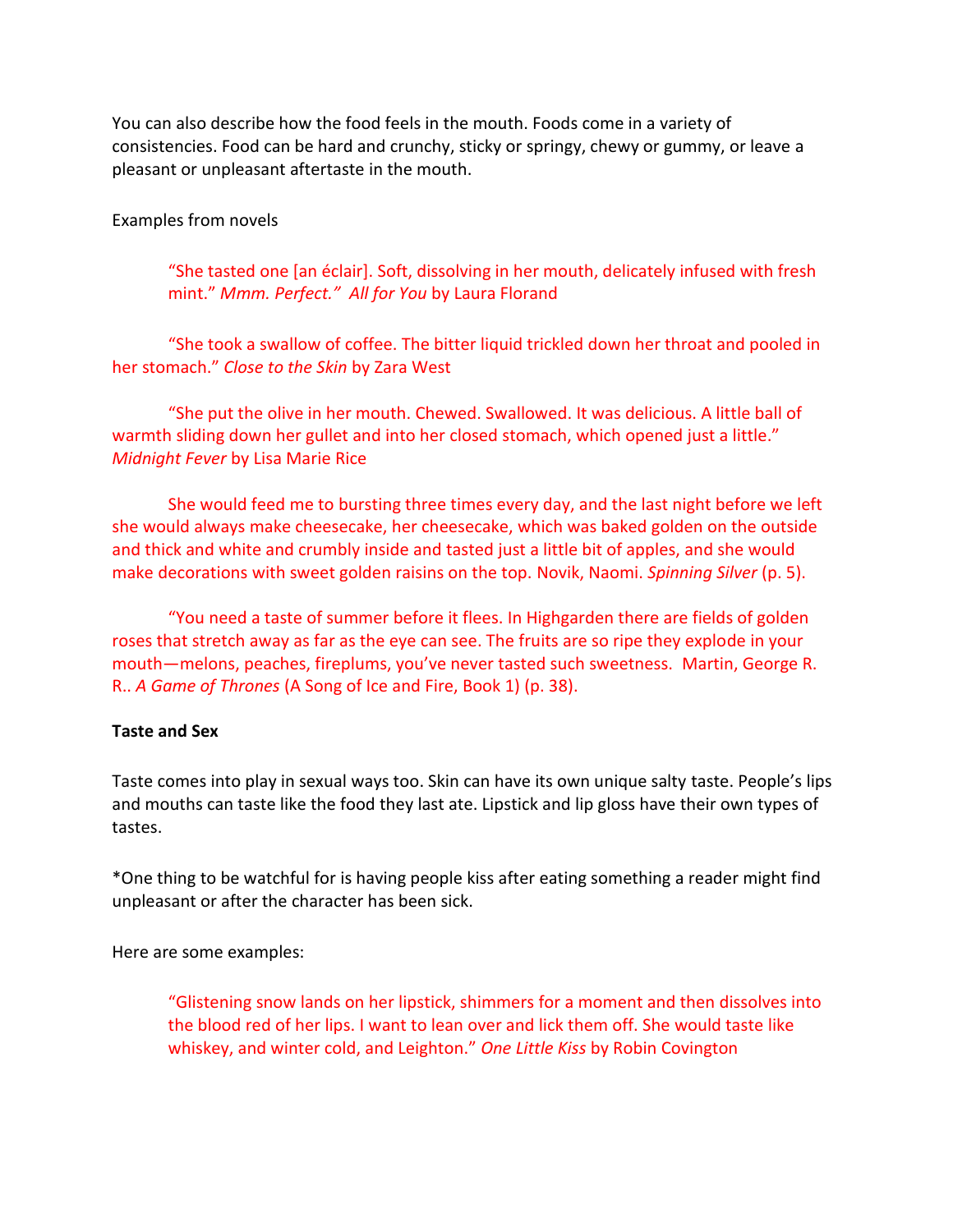I swept my tongue inside his mouth, the taste of him making me feel like I was going to combust—how could the inside of someone's mouth taste so delicious that it made you instantly dizzy with lust? Sheridan, Mia. *Archer's Voice* (p. 235).

#### **Taste and Backstory**

Like sound and touch our senses can elicit memories. Taste is a powerful way to do this.

### An example

"She returned with an ice cream cup, a swirl of vanilla and orange, and Jules sat back in the chair and ate it, feeling memories dart around like fire flies, impossible to grab as they lit up just for a moment or two before fading out." *Dangerous Behavior* by Nancy Bush

### **Taste and Metaphor**

Finally, we can compare tastes to non-edibles. This is another way to show how a character is feeling. Be sure the metaphor fits the POV character's voice and way of looking at the world.

Here are some examples.

"She took a sip of wine, which tasted like joy and sunshine." *Midnight Fever* by Lisa Marie Rice

"I stopped trying and stood with my hands made into fists, and then I said, the words tasting like old rotten acorns in my mouth, "Pick up his legs." Novik, Naomi. *Spinning Silver* (p. 30).

…when I tried to swallow, my tongue tasted dirt and minerals and the iron-metal blood of ancient battles. Blaisdell, Kerry. *Debriefing the Dead* (The Dead Series Book 1) (p. 41).

## **WHEN TO ADD TASTES**

Places to insert a description of a taste -

- When eating or drinking
- When getting something in one's mouth
- When feeling sick
- When breathing in fumes, vapors, odors
- During romantic moments
- To create a moment of memory or backstory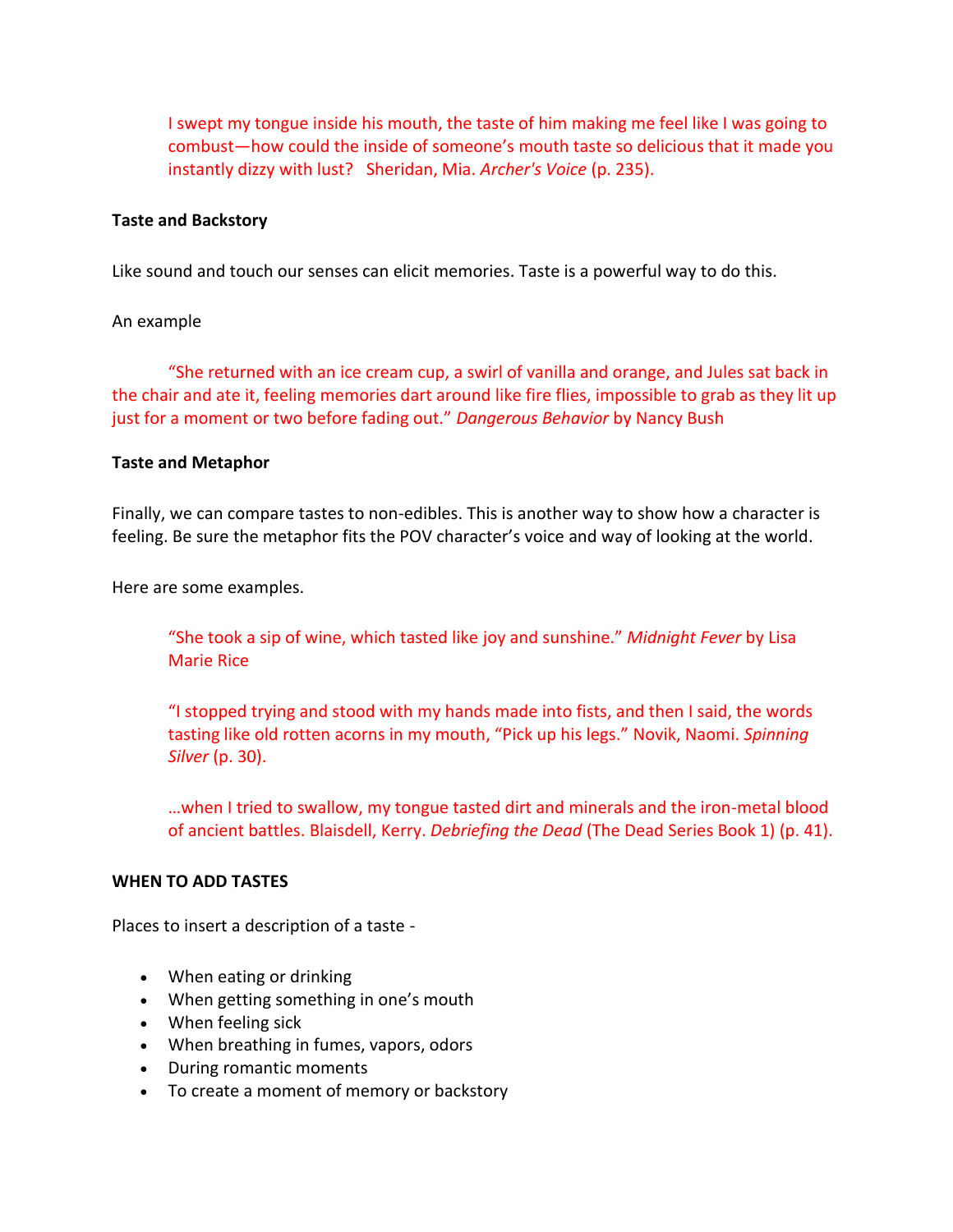### **Taste Resources for Writers**

[150 Ways to Describe the Taste of Food to Children and Adults](https://hybridrastamama.com/150-words-to-describe-the-taste-of-food-to-children-and-adults-alike/)

[20 Words to Describe Specific Tastes and Flavours](https://writerswrite.co.za/20-words-used-to-describe-specific-tastes-and-flavours/)

[Quick English: Words to Describe](Quick%20English:%20Words%20to%20Describe%20FoodAn%20don’t%20miss%20a%20visit%20to%20the%20Disgusting%20Food%20Museum%20https:/www.thedrinksbusiness.com/2018/10/10-of-the-worlds-most-disgusting-foods/) 

## [Food Words](https://www.kyrene.org/cms/lib2/AZ01001083/Centricity/Domain/1671/Food%20words.pdf)

**Explore Further:** Want some practice describing tastes?

- 1. Get a box of Jelly Belly Beans, cover up the labels and try to guess the flavor.
- 2. Or have a friend prepare a sampling of tastes for you. Since texture can be a giveaway, the foods should be ground or liquified. You will be surprised how removing the texture will change the taste sensation.
- 3. Keep a notepad nearby every time you eat and try to describe the tastes.

## *Bon Appetit!*

Questions? Just ask

Zara

#### EXCERISE 4 Taste

Choose a taste that fits into what you are writing or plan to write.